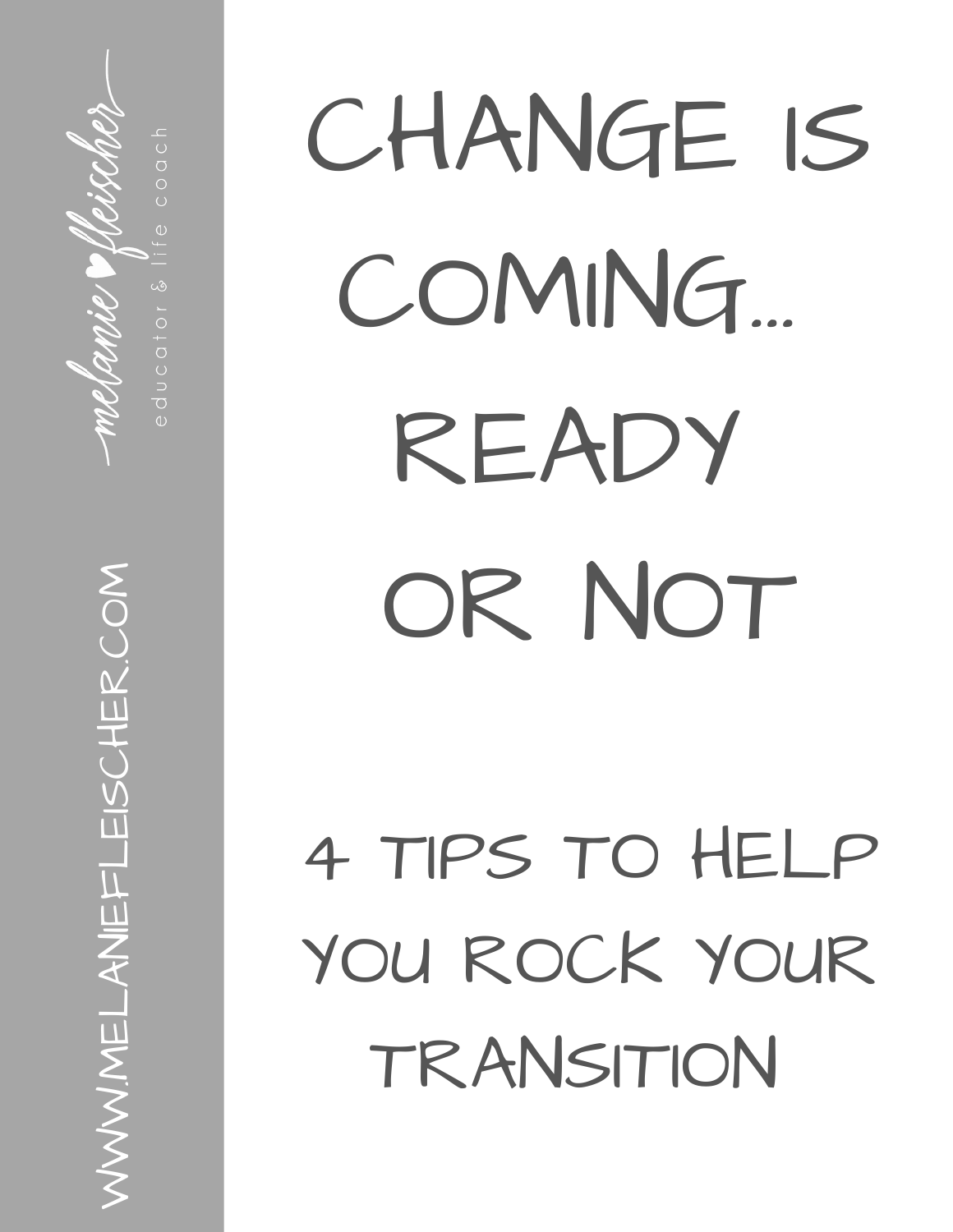#### TIP #1 BE OK WITH WHERE YOU ARE

-------------------------------------------------------------------------------------------------- --------------------------------------------------------------------------------------------------- --------------------------------------------------------------------------------------------------- --------------------------------------------------------------------------------------------------- ---------------------------------------------------------------------------------------------------

LIST 3 THINGS THAT ARE GOING REALLY WELL IN THE CURRENT MOMENT OF YOUR LIFE. FOR EACH ONE, EXPLAIN ONE QUALITY ABOUT IT THAT MAKES IT SO POSITIVE.

#### Pining & fantasizing about the future

-----------

List the things you find yourself fantasizing about

What are you 'escaping' from with this thoughts?

What are 3 things you can focus on IN THE PRESENT MOMENT to keep you from pining toward the future?

Reclining & clinging to the past

List the things you find yourself digging up & holding on to

-----------

What purpose does holding on to the past serve you?

What are 3 things you can focus on IN THE PRESENT MOMENT that can keep you from hanging on to the past?

| $\blacksquare$ BREAKTHROUGHS & INSIGHTS |
|-----------------------------------------|
|                                         |

-------------------------------------------------------------------------------------------------- --------------------------------------------------------------------------------------------------

--------------------------------------------------------------------------------------------------

 $\bigcirc$   $\bigcirc$   $\bigcirc$   $\bigcirc$   $\bigcirc$   $\bigcirc$   $\bigcirc$   $\bigcirc$   $\bigcirc$   $\bigcirc$   $\bigcirc$   $\bigcirc$   $\bigcirc$   $\bigcirc$   $\bigcirc$   $\bigcirc$   $\bigcirc$   $\bigcirc$   $\bigcirc$   $\bigcirc$   $\bigcirc$   $\bigcirc$   $\bigcirc$   $\bigcirc$   $\bigcirc$   $\bigcirc$   $\bigcirc$   $\bigcirc$   $\bigcirc$   $\bigcirc$   $\bigcirc$   $\bigcirc$   $\bigcirc$   $\bigcirc$   $\bigcirc$   $\bigcirc$   $\bigcirc$ 工  $\prec$  $\boldsymbol{Z}$ GN ENTE  $\bigcup$ O**ZE** G... R  $\sqcup$  $\prec$  $\Box$  $\blacktriangleright$ O ${\color{black}\mathsf{L}}$  $\boldsymbol{Z}$ O $\vdash$  1 WWW.MELANIEFLEISCHER.COM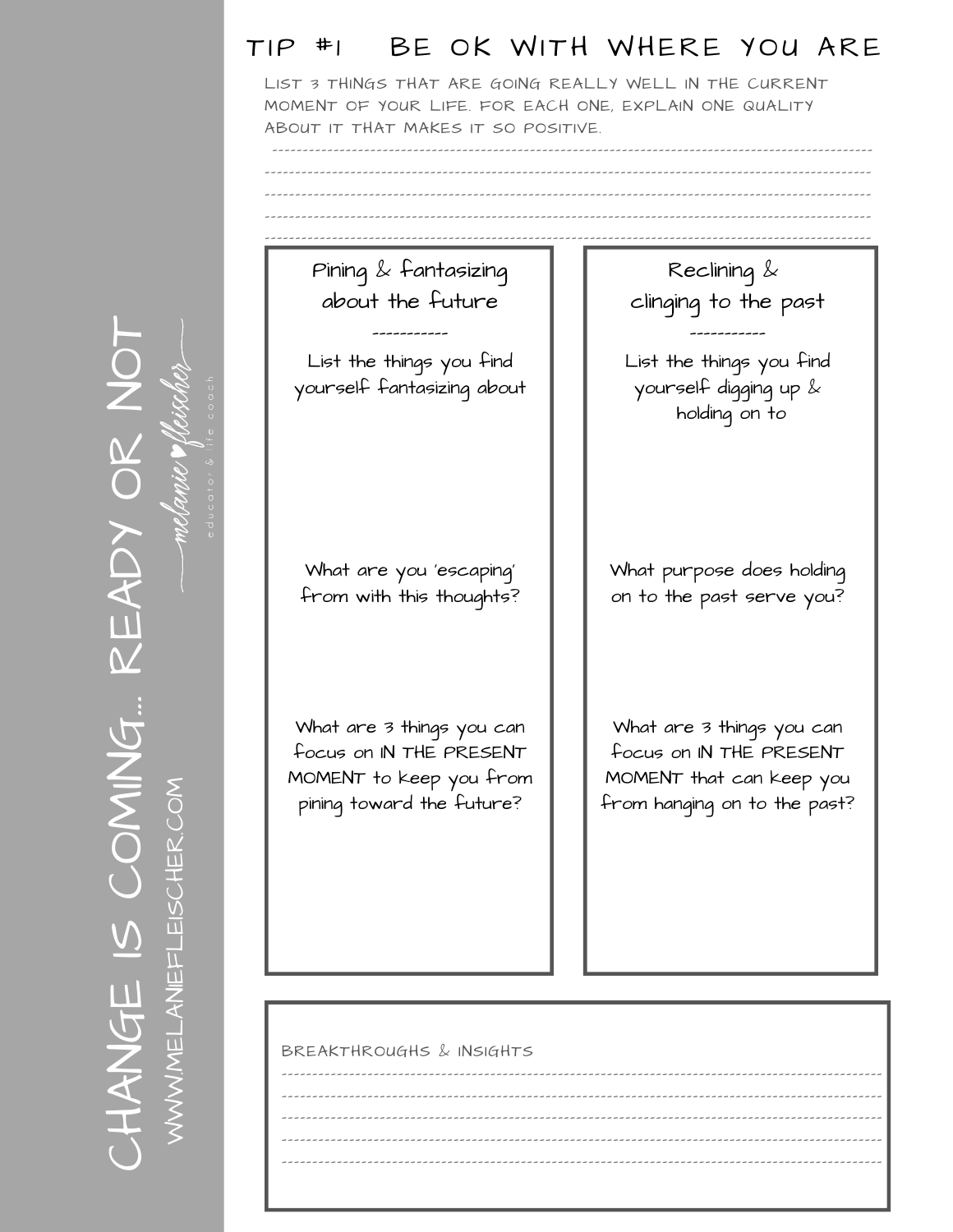#### TIP #2 ASK THE HARD QUESTIONS

WRITE ABOUT 2 THINGS YOU LEARNED FROM TIP# I BE OK WITH WHERE YOU ARE

#### THE QUESTIONS

What are 3 questions you NEED to know the answer to when going through this transition?

#### THE HARD QUESTIONS

What are 3 questions that are hard or that you are afraid to know the answer to? For each question, explain WHY it is hard or why you are afraid to know the answer.

### BREAKTHROUGHS & INSIGHTS

EADY HANGE IS COMING **MWMMELANEFLEISCHER.COM**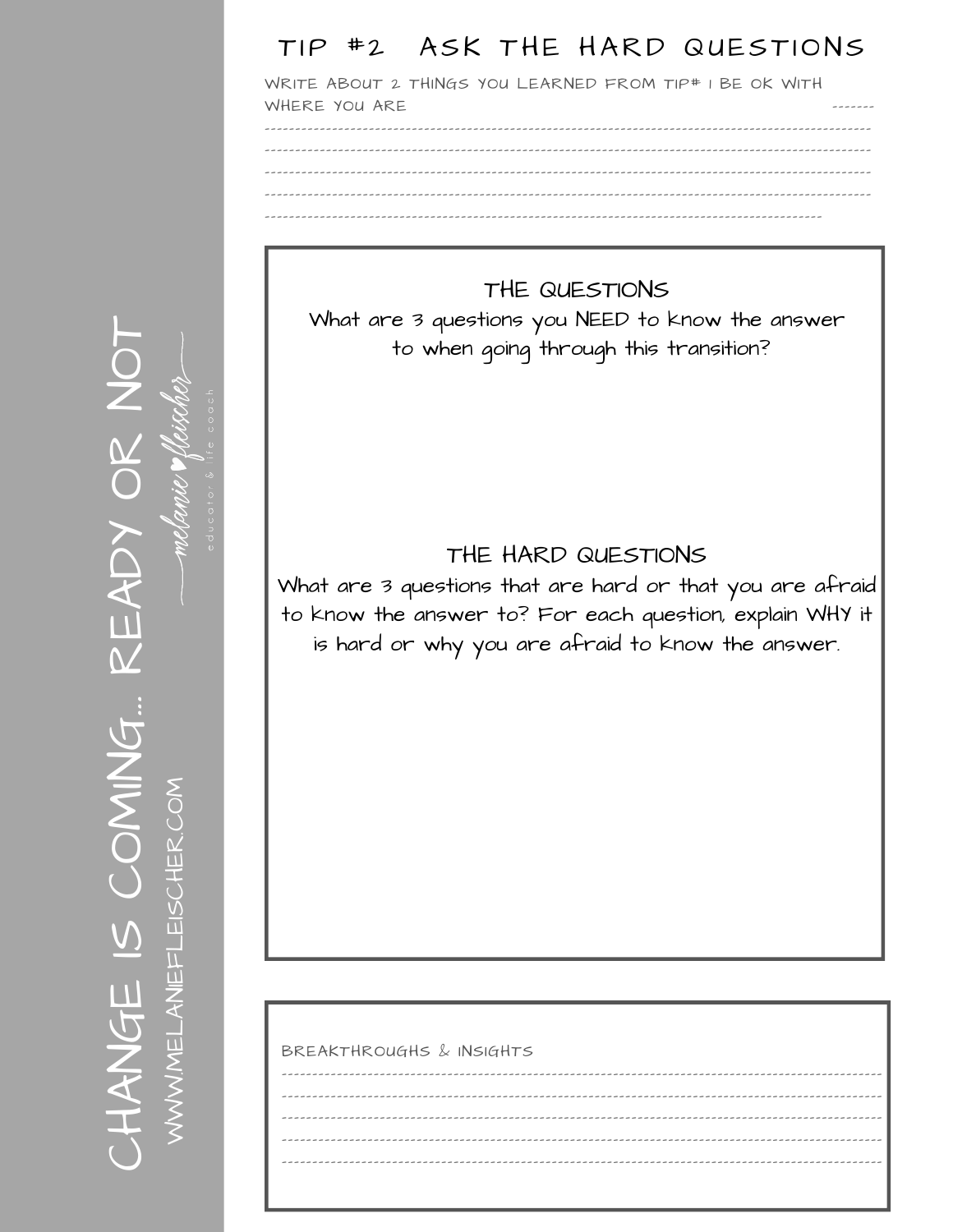#### TIP #3 ANSWER THE QUESTIONS

WRITE ABOUT 2 THINGS YOU LEARNED FROM TIP #2 ASK THE HARD QUESTIONS.

#### THE ANSWERS TO THE QUESTIONS

Answer the questions from Tip #2. If you do not know the answers, where can you start looking for them?

#### THE ANSWERS TO THE HARD QUESTIONS

Answer the HARD questions from Tip #2. If you do not know the answers, where can you begin to look for them? If you know the answers, explain one way you can GET OK with the answers right now  $(\text{Tip } #I)$ 

#### BREAKTHROUGHS & INSIGHTS

**EADY** HANGE IS COMING **JWW.MELANEFLEISCHER.COM**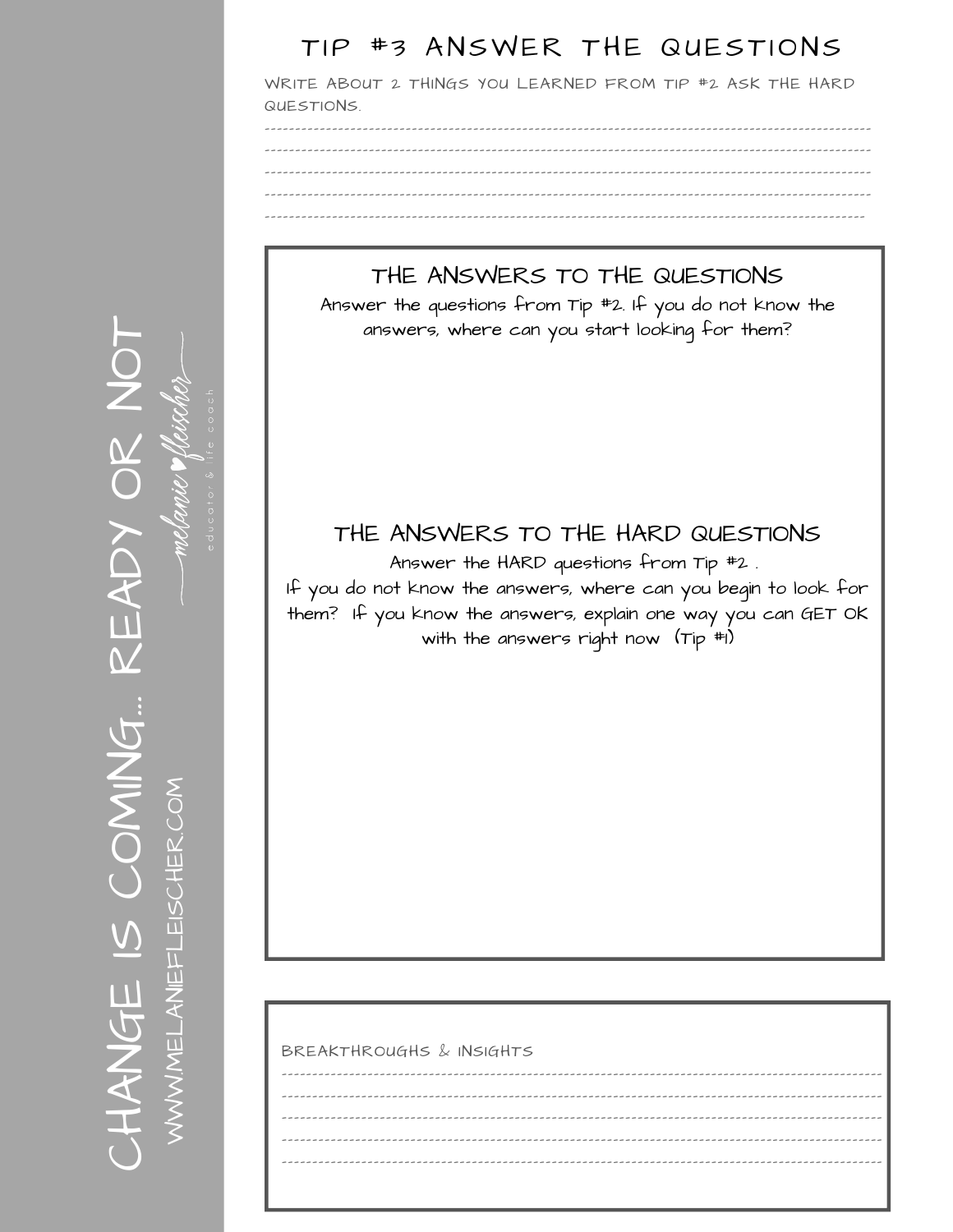#### TIP #4 CREATE A PLAN

REFLECT ON TIPS # 1-3, HOW CONFIDENT DO YOU FEEL ABOUT ASKING & ANSWERING HARD QUESTIONS? HOW READY ARE YOU TO CREATE AN ACTION PLAN? JOURNAL HERE:

If you could create your DREAM outcome, what are 4 things you would love to have happen?

For each of the 4 outcome items, explain one thing you think you would have to do to make that possible.

BREAKTHROUGHS & INSIGHTS

READY

HANGE IS COMING

VWW.MELANEFLEISCHER.COM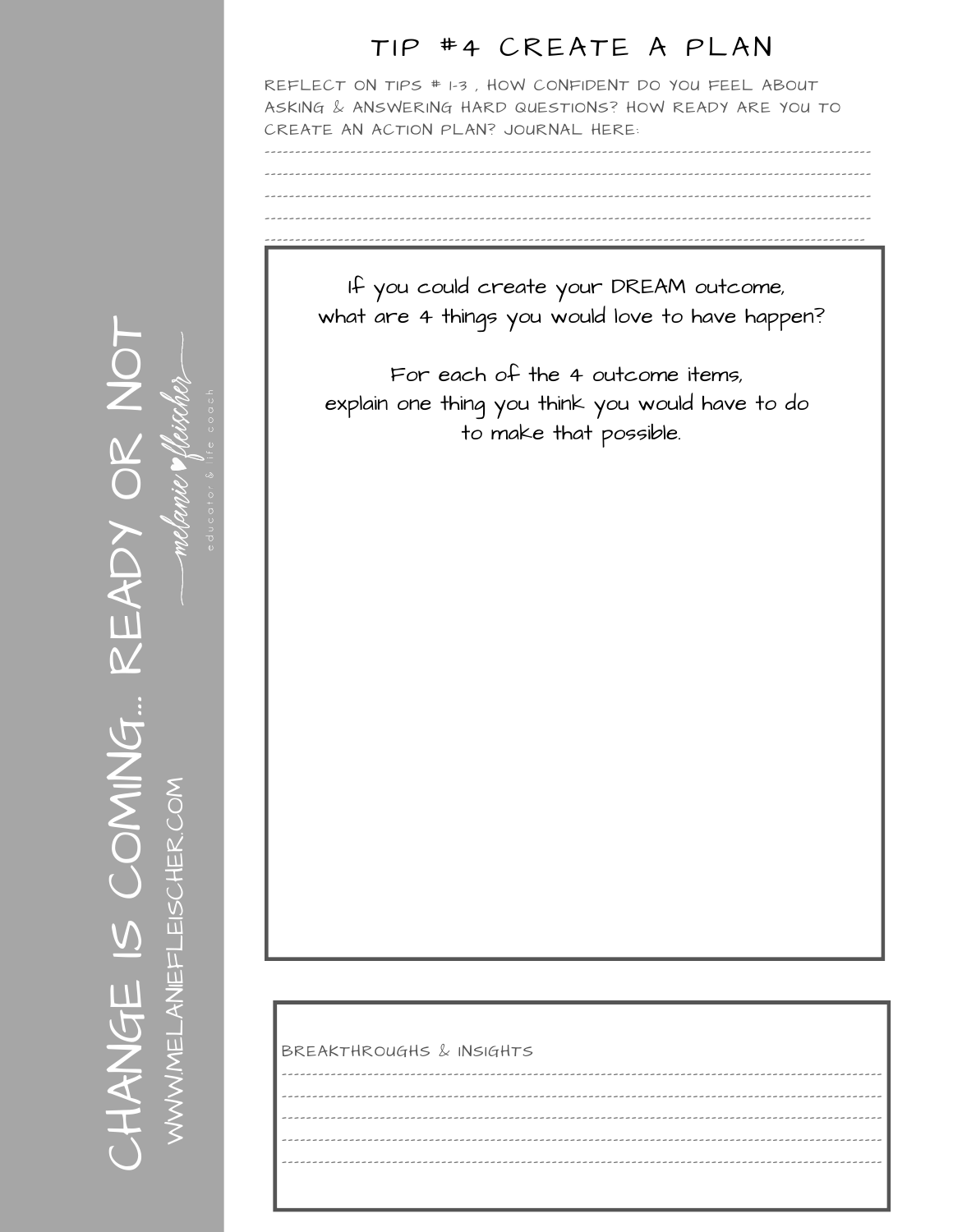## TIP #5 WORK WITH A COACH!!

#### The BENEFITS of working with ME (Melanie Fleischer) as your coach

Over 20 years as a Health educator & nearly a decade of life, career & health coaching. I have navigated through some of life's biggest transitions, too. I know how tough it can be... and how tough YOU can be :)

> I can help you get CLEAR about what you want, why you want it and how you can get it.

One of my gifts is being able to see the 'whole picture' and to break it down into manageable action steps.

Personal coaching sessions provide dedicated time, support, encouragement and motivation.

I have strategies & techniques to focus on your health through the process, help you deal with set-backs  $\&$  help reach your qoals. We will explore  $\&$  evaluate all of the possible options available.

 $I$  am a firm, fair, intuitive, open-minded  $\&$  compassionate partner to help you to get through life's toughest transitions

Together we can bridge the gap between where you are now & where you want to be. .

How to get your FREE coaching session W/ ME

GO TO: WWW.MELANIEFLEISCHER.COM

CHOOSE: "BOOK FREE SESSION" BUTTON

BOOK YOUR FREE APPOINTMENT :)

 $\bigcup$ 工  $\prec$  $\boldsymbol{Z}$ G $\sqcup$ NWW.MELANEFLEISCHER.CON  $\bigcup$ O**ZE** G... R  $\sqcup$  $\prec$  $\Box$  $\blacktriangleright$ O ${\color{black}\mathsf{L}}$  $\boldsymbol{Z}$ O $\begin{matrix} \begin{matrix} \begin{matrix} \end{matrix} \end{matrix} \end{matrix}$ WWW.MELANIEFLEISCHER.COM